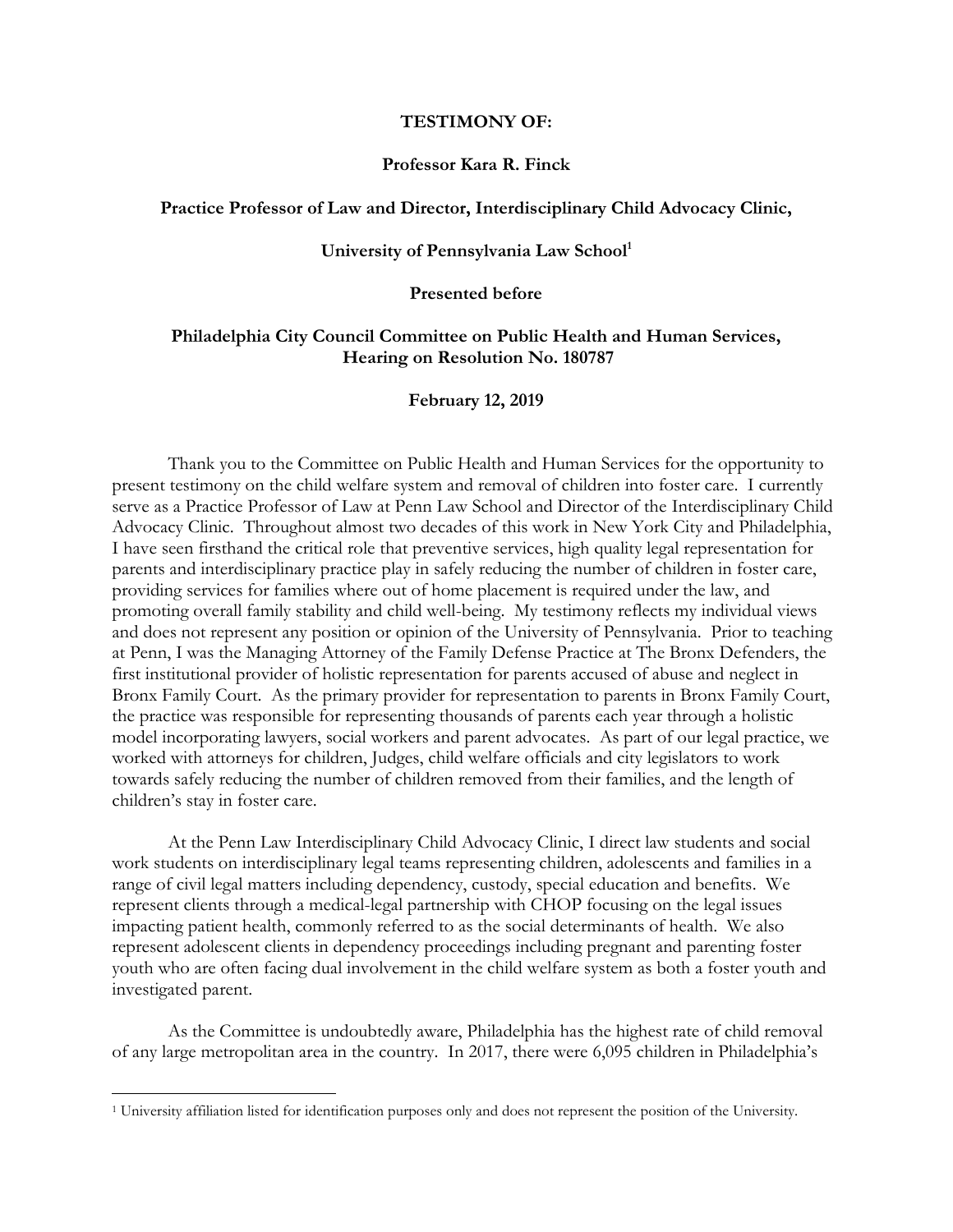child welfare system. <sup>2</sup> The high rates of child removal indicate that Philadelphia resorts to removal far more frequently than necessary to attempt to resolve the struggles facing parents and their children. When the interventions provided to parents and family are limited to removal or court supervision, we lose sight of the inextricable and historical link between child welfare and the underlying poverty that the vast majority of families in the child welfare system struggle with every day. Initially, it may seem preferable to err on the side of caution, divesting caseworkers of their obligation to assess and identify whether a removal is warranted and tasking the Family Court with reviewing every removal in court. However, this ignores the impact of even a short removal on a child's well-being in interrupting appropriate attachment and the relationship with the primary caregiver which is critical for child development. In light of these documented outcomes, it is clearly advisable to pursue and invest in supportive services and resources that can be provided to vulnerable families to prevent removal in the first place. Additionally, it has been and continues to be the law to provide preventive services to all families to avoid a removal and out of home placement for a child.

In Pennsylvania, most children do not enter the child welfare system for physical abuse, but rather for neglect. In the federal fiscal year 2015, only 9% of Pennsylvania children entered the foster care system for physical abuse compared to 23% who entered due to neglect.<sup>3</sup> Across the state, 27% of children entered Pennsylvania's foster care system due to child behavior problems, 53% entered due to parental substance abuse, and 14% entered for inadequate housing.<sup>4</sup> As you might infer, those issues have identifiable services which can be provided including housing assistance, mother child drug treatment programs and community based mental health services. Additionally, despite making up only 13% of the general child population in Pennsylvania, 42% of the foster care population in the state is African American, a disproportionality that needs to be included in any discussion of child welfare reform. <sup>5</sup> Furthermore, after removal approximately 23% of children removed from their families in a given year achieved permanency, indicating that many children – even after being removed from their parents – lack safe, stable and permanent homes.<sup>6</sup>

While many families may be in need of support and resources, removing children from their parents causes significant trauma to families, and foster care often contributes to poor life outcomes for children. Studies conducted by Joseph Doyle from M.I.T. compared children placed in foster care to comparably maltreated children who remained at home. His research found that in so-called margin cases—meaning cases where investigators disagreed about whether the child should be removed from the home—the decision to a remove a child from her home had devastating consequences. Children taken from their homes and placed into foster care were twice as likely to become teen mothers or be involved in the juvenile system.<sup>7</sup>

<sup>2</sup> See *Five Year Financial and Strategic Plan for Fiscal Years 2019-2023*, March 1, 2018 (available at [https://www.phila.gov/media/20180301094812/FY19-23-Five-Year-Plan.pdf\)](https://www.phila.gov/media/20180301094812/FY19-23-Five-Year-Plan.pdf).

<sup>3</sup> See Child Trends, Foster Care: Pennsylvania Federal Fiscal Year 2015(available at [https://www.childtrends.org/wp](https://www.childtrends.org/wp-content/uploads/2017/01/Pennsylvania-Foster-Care-Factsheet_2015.pdf)[content/uploads/2017/01/Pennsylvania-Foster-Care-Factsheet\\_2015.pdf\)](https://www.childtrends.org/wp-content/uploads/2017/01/Pennsylvania-Foster-Care-Factsheet_2015.pdf)

<sup>4</sup> *[Id.](https://www.childtrends.org/wp-content/uploads/2017/01/Pennsylvania-Foster-Care-Factsheet_2015.pdf)* 

<sup>5</sup> *Id.*  <sup>6</sup> See *Five Year Financial and Strategic Plan*, supra note 2, at 152.

<sup>7</sup> See Joseph J. Doyle, Jr. and Anna Aizer, *Economics of Child Protection: Maltreatment, Foster Care and Intimate Partner Violence*, Annu. Rev. Econ. 2018. 10:87–108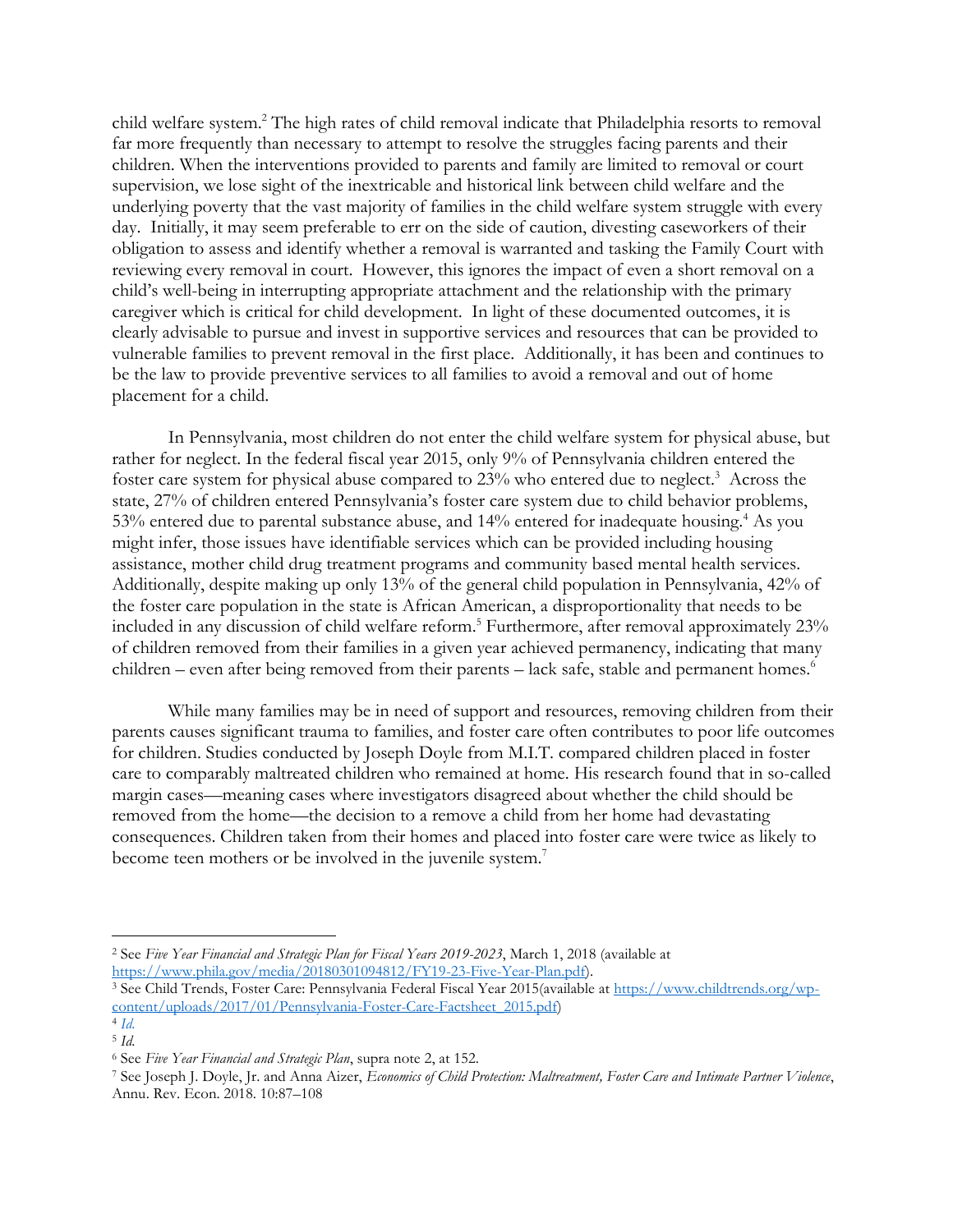Indeed, placement in foster care, even for a brief amount of time, is not a benign or neutral event in a child's life. Our laws governing removal of children from their parents require a particularly serious threat to the child's safety and require that state agencies first make reasonable efforts to avoid the child's removal. These requirements are grounded in well-established evidence about the negative impact of removal, even when necessary to protect a child. When a child is removed from her parents' care, it upends their daily existence including school, association with extended family, recreational activities and attachment to their primary caregiver, the parent. Removal causes lifelong trauma to children and can often have lasting negative consequences, including psychological problems into adulthood, many of which were highlighted this past summer when the issue of the forced separation of migrant children was featured in the news.<sup>8</sup> When there is a risk to the child's immediate safety, we accept this trauma as necessary to prevent further harm to the child. Clearly, there are children who are in serious risk of harm and for whom removal is the only solution for abuse in their homes. However, as noted earlier, the bulk of the cases investigated by DHS and currently entering the system do not involved serious physical, sexual or emotional abuse but rather neglect which encompasses a wide range of issues including inadequate employment, lack of access to adequate housing and basic services, behavioral health issues and substance abuse.—issues which can be addressed by preventive services discussed below.

As a city, we must consider removal of a child from home as the last resort and shift our focus to problem solving with families to address needs caused by poverty and a renewed focus on the role of social work best practices for child welfare caseworkers in assessing and identifying supports which only in the most serious cases include placement outside of the family's home. This is critical in light of the overwhelming literature that children who are in foster care have poorer life outcomes as adults including adult incarceration rates that were three times higher than those who remained at home, and employment and earnings that were significantly lower for those removed from home.<sup>9</sup>

The Commissioner and DHS have already begun the critical process of moving children in out of home placement to kinship placements in their communities and reducing the number of children placed in congregate care facilities. Additionally, the department's efforts to increase cases referred for preventive services and diverted from the child welfare system is encouraging. However, more efforts and resources could be placed towards preventive services, diverting cases at the investigation stage and providing legal services for families that bring children into the foster care system. Services could include nurse family partnerships, home visiting programs, increased access to concrete supports, respite care and medical-legal partnerships.

Legal services, which might be assumed to slow down the process, are vital to protecting the rights of both parents and children. Interdisciplinary legal services, interdisciplinary legal services, where social workers inform case strategy can identify and help to address the root causes of many cases of neglect including inadequate housing, intimate partner violence and limited access to quality behavioral health services. Additionally, legal services can ensure that DHS is held accountable

<sup>8</sup> American Academy of Pediatrics, AAP Statement Opposing Separation of Children and Parents at the Border (July 2018) available at https://www. aap.org/en-us/about-the-aap/aap-press-room/Pages/StatementOpposingSeparationof ChildrenandParents.aspx (explaining that "highly stressful experiences, like family separation, can cause irreparable harm, disrupting a child's brain architecture and affecting his or her short- and long-term health") 9 *Id.*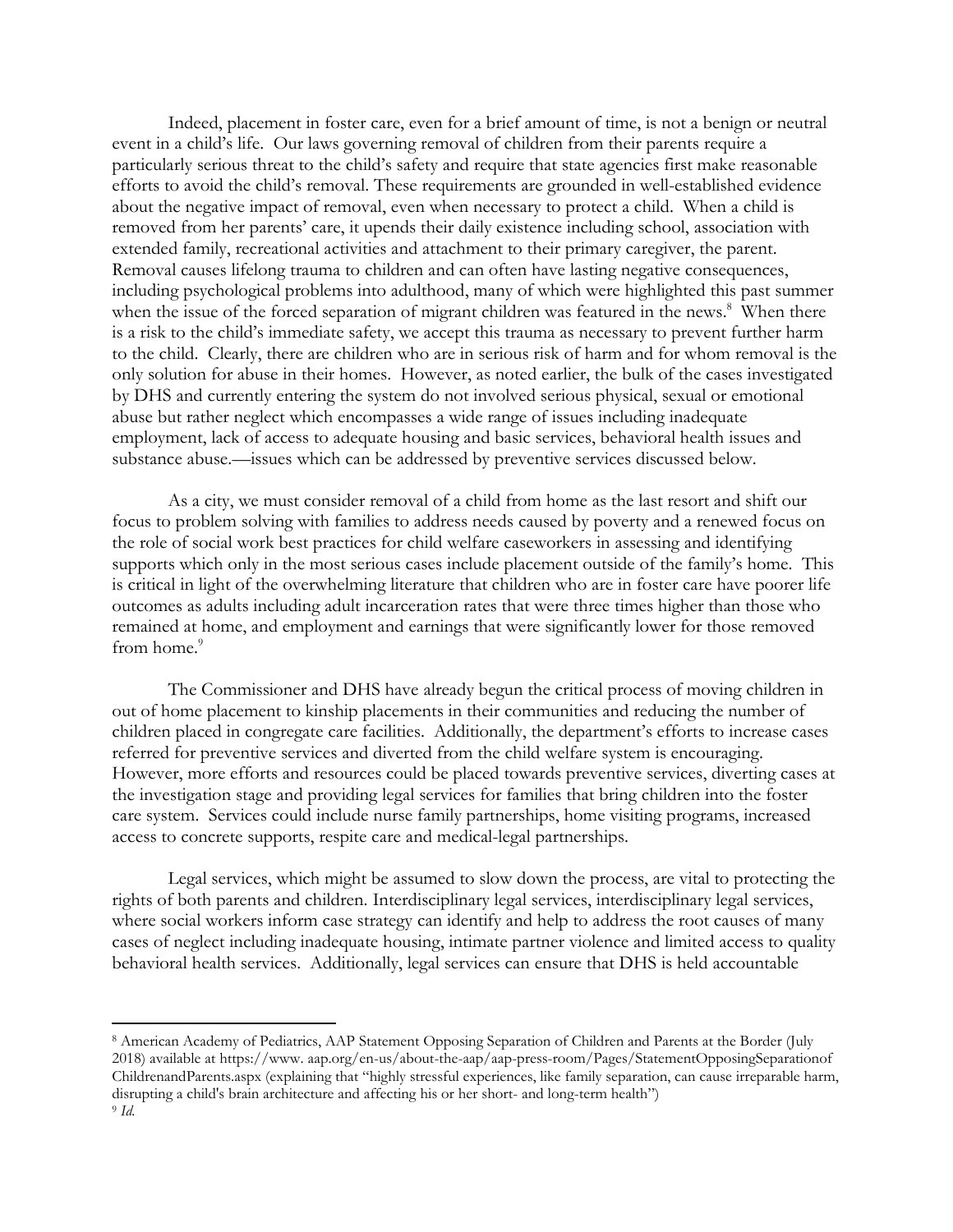during the investigation stage to base decisions on complete information and to seek removal only in the most serious of cases.

Other cities have made significant improvements to children's health and well-being by ensuring families' access to legal services. In other jurisdictions including Detroit and New York City, preventive legal services during a child welfare investigation did not result in increased harm or safety risk to children known to the system because of a report of alleged neglect. At the Center for Family Advocacy in Detroit, preventive legal services focused on the legal barriers that prevented a child from remaining with their family and achieved its goal of avoiding foster care placement in 98.2% of the cases.<sup>10</sup> In those cases, social workers and lawyers were critical in assisting the family to identify issues needing support in their family, provide appropriate referrals for legal assistance or social work services, and counsel parents on how to navigate the child welfare system which is often viewed with tremendous distrust and skepticism. These are services and approaches which are appropriately separated from DHS's role as the investigating agency with the authority to remove a child from their parents' care.

In addition to preventive legal services, programs such as the nurse-family partnership allow families to receive support and assistance to identify needs, meaningfully assess strengths and challenges, and provide individualized services and referrals. The Penn Law Child Advocacy Clinic has represented young mothers and families referred from medical partners including the Nurse Family Partnership. The preventive legal representation to address a range of legal issues that may impact the family's stability and the social and medical supports provided by the community agency like Nurse Family Partnership are powerful interventions. The common theme is the focus of the services to allow children to remain safely in their family's home. For example, if a family is being investigated for inadequate housing, preventive legal services can be used to negotiate with a landlord to make repairs or abide by the terms of the lease. In the case of an imminent or actual utility shut off, advocates can assist parents with gaining medical certifications when there are young infants in the home who would be at risk without heat and electricity. Interdisciplinary legal teams can also work with older youth who may be facing disciplinary issues in school or be in need of behavioral health supports which require their consent. In each of these instances, the preventive services are aimed at allowing children to remain in the care of their parents, members of their community, and students in their school.

Finally, viewing parents as partners in this process is critical to reshaping the culture and efficacy of the child welfare system. When parents are viewed as partners, they are more likely to be engaged with preventive services ultimately supporting their children and achieving better outcomes. Family Group Decision-Making (FGDM) is a label for a collection of approaches aimed at engaging a family to participate in the planning, actions, and assessment of decisions that impact child safety, permanency, and well-being. Again, the theme of the model focuses on family preservation and the intervention of services that are collaboratively determined between the agency and the family. Many different approaches and models to FGDM have been developed and implemented within child welfare agencies and organizations across the country.

<sup>10</sup> Detroit Center for Family Advocacy, Report at page 12.